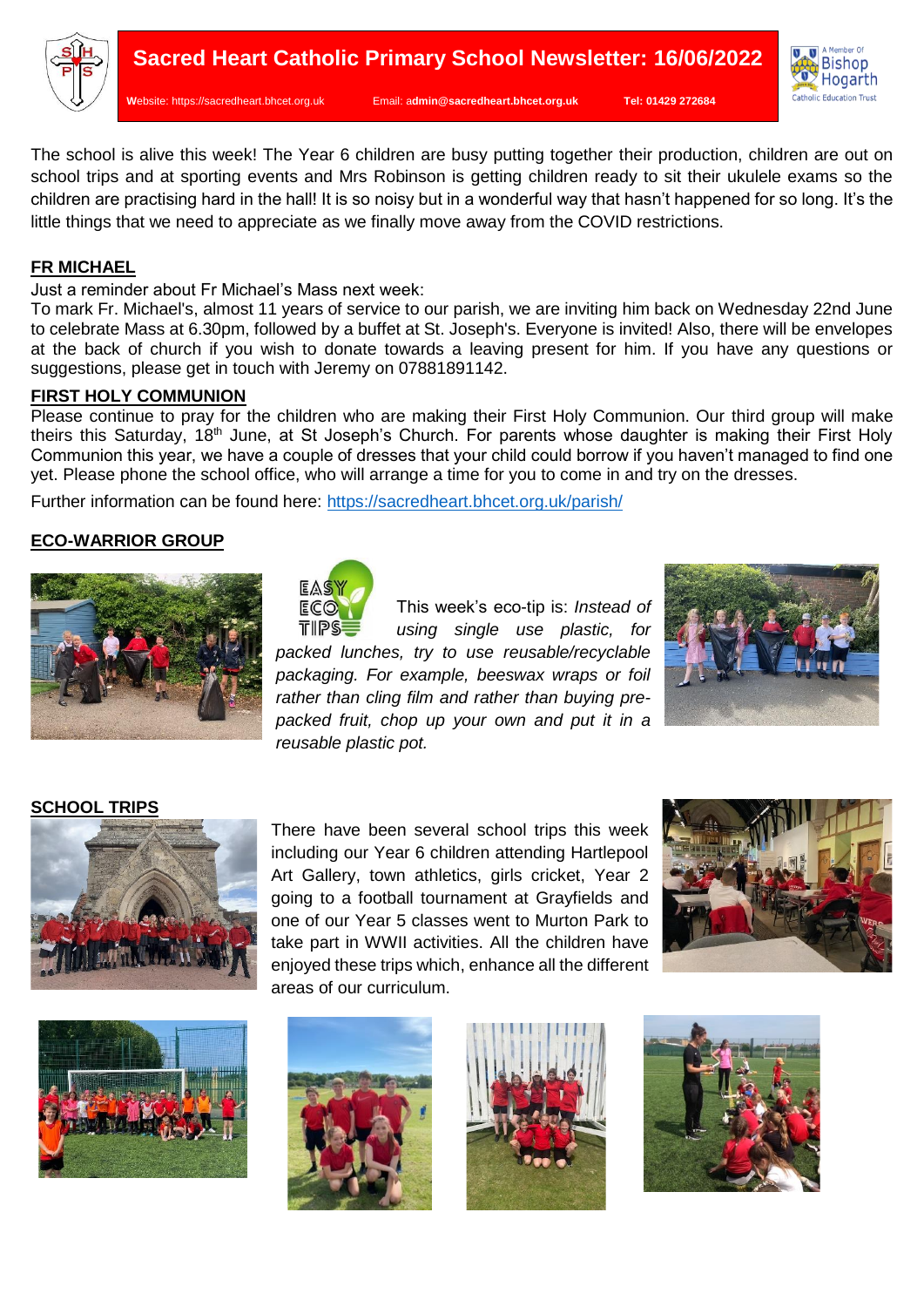## **PE/AFTER SCHOOL PE CLUBS**

Please ensure children wear the correct PE kit: red t-shirt and black leggings, shorts or jogging bottoms. There was a relaxation of the rules during COVID but we now need to return to the correct PE kit being worn at all times. Also the children must wear this when accessing our after-school clubs which include gymnastics, football and tennis. If you are finding it difficult to provide your child with these items please contact the school office.



## **SUMMER FAYRE**

We are so excited to announce that we will be holding a summer fayre on Wednesday 6<sup>th</sup> July. But we need YOUR help! We are appealing for any donations for our Grand Raffle. Thank you to everyone who has already made donations, we really appreciate it but we still need more in order to make our raffle, Grand! Do you own a business and could donate vouchers that we can include in our Grand Raffle or have an item that you think is Grand Raffle worthy? Please give any donations to staff on the school gates.

Next week, we will be asking for any bottle, wine, spirits, water, juice, tomato sauce etc that you would like to donate and which we can use on our famous bottle stall. Bottles can be given to staff at the gates.

Monday 27<sup>th</sup> June – the most important week! This week we will be collecting any chocolate donations: boxes, bars etc. These will be used on our chocolate stall.



#### **SPORTS DAYS**

We are pleased to announce that we will be holding Sports Days this year. KS2 (Year  $3 -$  Year 6) will be held at Grayfields on the  $7<sup>th</sup>$  July between 10am-2pm. Children will need to come to school, as normal that day but can be dismissed from Grayfields at 2pm. Children will need a packed lunch and lots of water to keep hydrated. Staff will walk the rest of the children back to school for Munchkins and for parents, who are unable to collect at 2pm to collect at the usual time.

**No after school sports will take place that evening including eco-warriors, boys football, gymnastics and netball.**

Nursery and Reception will hold their Sports Day, here in school, the morning of Tuesday 5<sup>th</sup> July. Year 2 Sports Day will be Monday 4<sup>th</sup> July, in the morning and Year 1 Sports Day will be Monday 4<sup>th</sup> July in the afternoon. To support Sport Relief, the children will all take part in a lap of hope. Buckets will be available at those events for

those of you who wish to make a donation to Sport Relief.



## **WATER SAFETY EVENT**

The RNLI are holding a water safety event on Sunday 26<sup>th</sup> June 10am-2pm on Seaton Carew Promenade. This event will offer education and guidance on water safety. I think this is so important as we are a coastal town.

#### **SCHOOL UNIFORM**

I know some parents may be thinking about new school uniform for the next academic year and what your child will need. Currently, when children have PE or an afterschool PE Club they come to school wearing their PE uniform. This is something that we will continue into the new academic year. On these PE days we ask that children wear red PE T-shirts and black shorts, leggings or tracksuit bottoms. We have looked into children wearing red hoodies on the days they have PE and Elizabeth's Embroidery, our uniform stockist, will begin to stock these soon. The price will be approximately £14; this is to be confirmed but we expect it to be no more than this.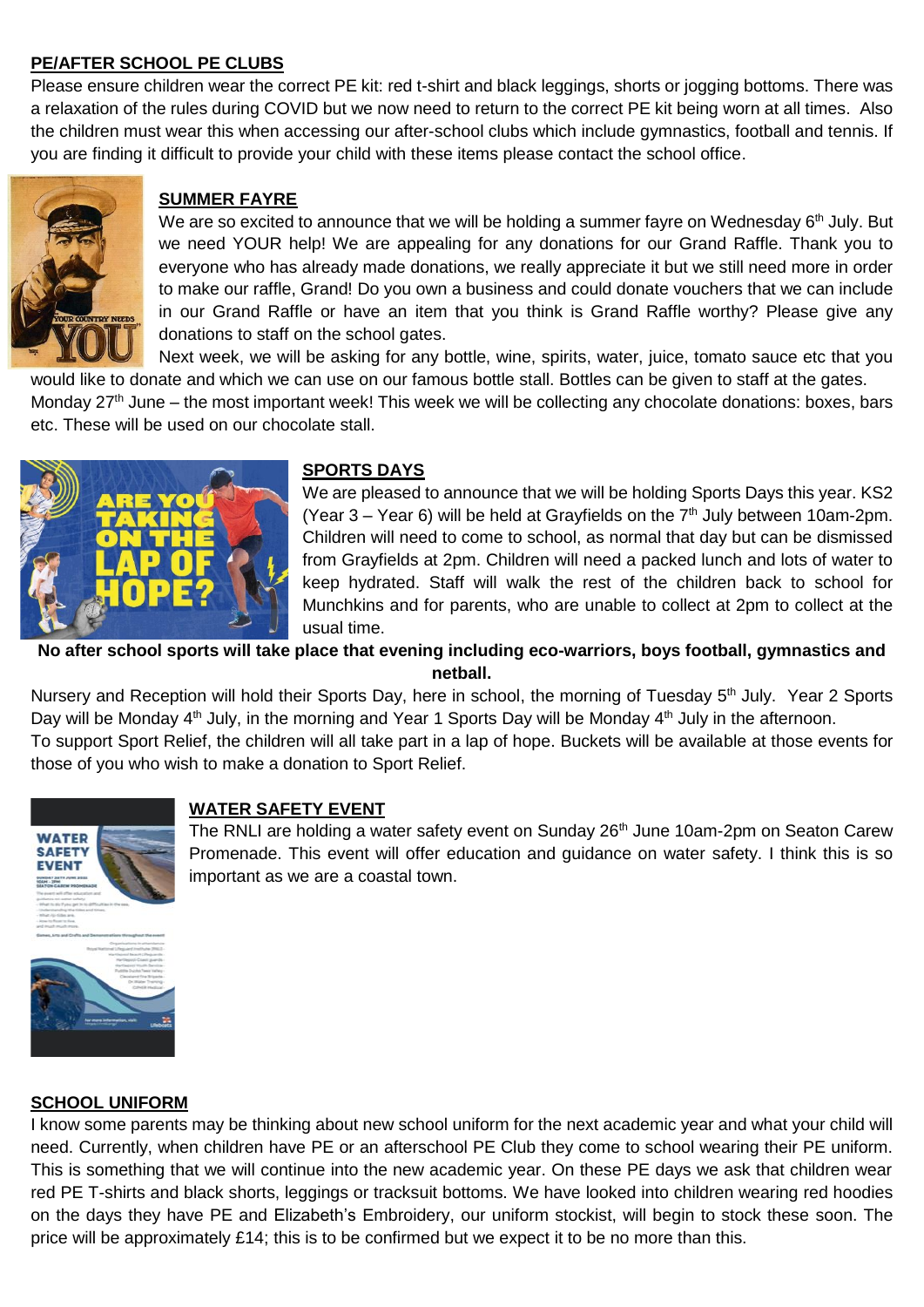## **SCHOOL LOTTERY**

What would you do with £25,000? Buy a car? Go on a family holiday? Even purchase a new house? Well one person could win £25,000 every week if you become part of our school lottery. There is a guaranteed prize each week for someone in our school and then a further chance of winning £25,000 in a separate draw every week. In addition they are offering a further prize draw on  $25<sup>th</sup>$  June to win a £100 B&Q gift card. It is not to late to be in the school lottery for the B&Q gift card draw. Further details can be found here:<https://www.yourschoollottery.co.uk/>and search Sacred Heart. All money raised goes towards school funds. *You need to be in it to win it!*

# **VIRTUE FRIDAY**

Well done to the children who were chosen for our Virtue Friday hot chocolate. This week we were looking at the Virtue **Honesty.** These children had been chosen for demonstrating honesty this week, in all that they have done. The balloons have survived yet another week! More photos of the hot chocolate can be found on our website: <https://sacredheart.bhcet.org.uk/latest-news/>

Can you believe it? Yes….those balloons are still going strong. This must be a world record!!







Please see the school website for more photographs.



# **ATTENDANCE**

Attendance this week is 92.8%. Well done to Class 3 who had 98.1% attendance this week, the second week in a row that they have had the best class attendance in the school.

## **FORTHCOMING EVENTS**

| Saturday 18th June              | First Holy Communion Group 3 10am St Joseph's Church. |
|---------------------------------|-------------------------------------------------------|
| Monday 20 <sup>th</sup> June    | Class 11 trip to Murton Park, York.                   |
| Tuesday 21 <sup>st</sup> June   | Year 6 height and weight.                             |
| Wednesday 22 <sup>nd</sup> June | Fr Michael's mass, 6.30pm St Joseph's Church.         |
| Wednesday 29 <sup>th</sup> June | Year 6 trip to the Emmaus Village.                    |
|                                 | Reception new starters meeting 4pm.                   |
| Thursday 30 <sup>th</sup> June  | Girls Cricket team – regional finals in Washington    |